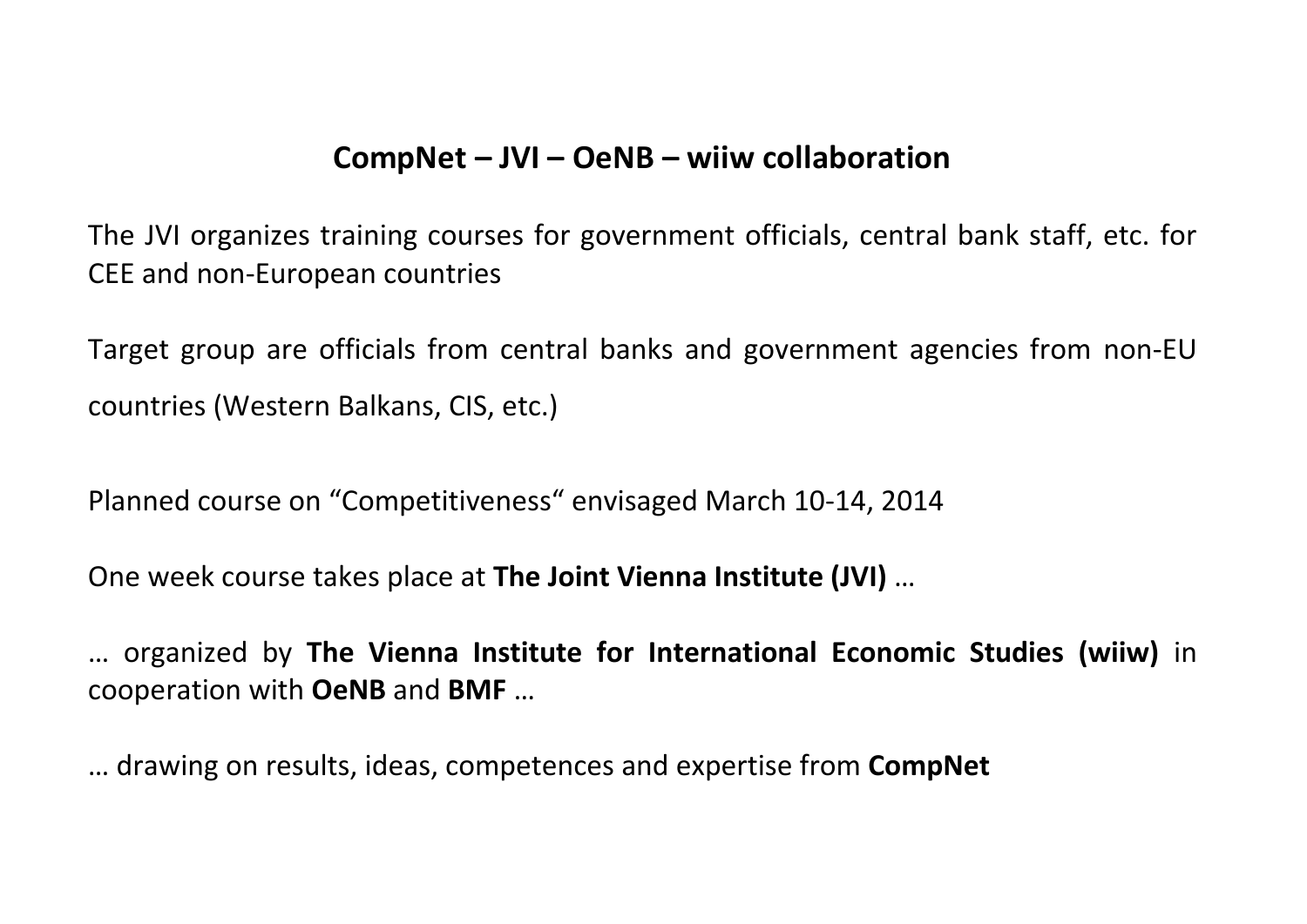## **Basic idea:**

Inform and discuss various issues on competitiveness issues; initiate and discuss work in their own countries on a comparative basis

- Discussion of theoretical background and concepts
- Measurement issues
	- o Productivity, unit labour costs, etc.
	- o External competitiveness
	- o Role of inter-industry linkages and global value chains
	- o Micro-level indicators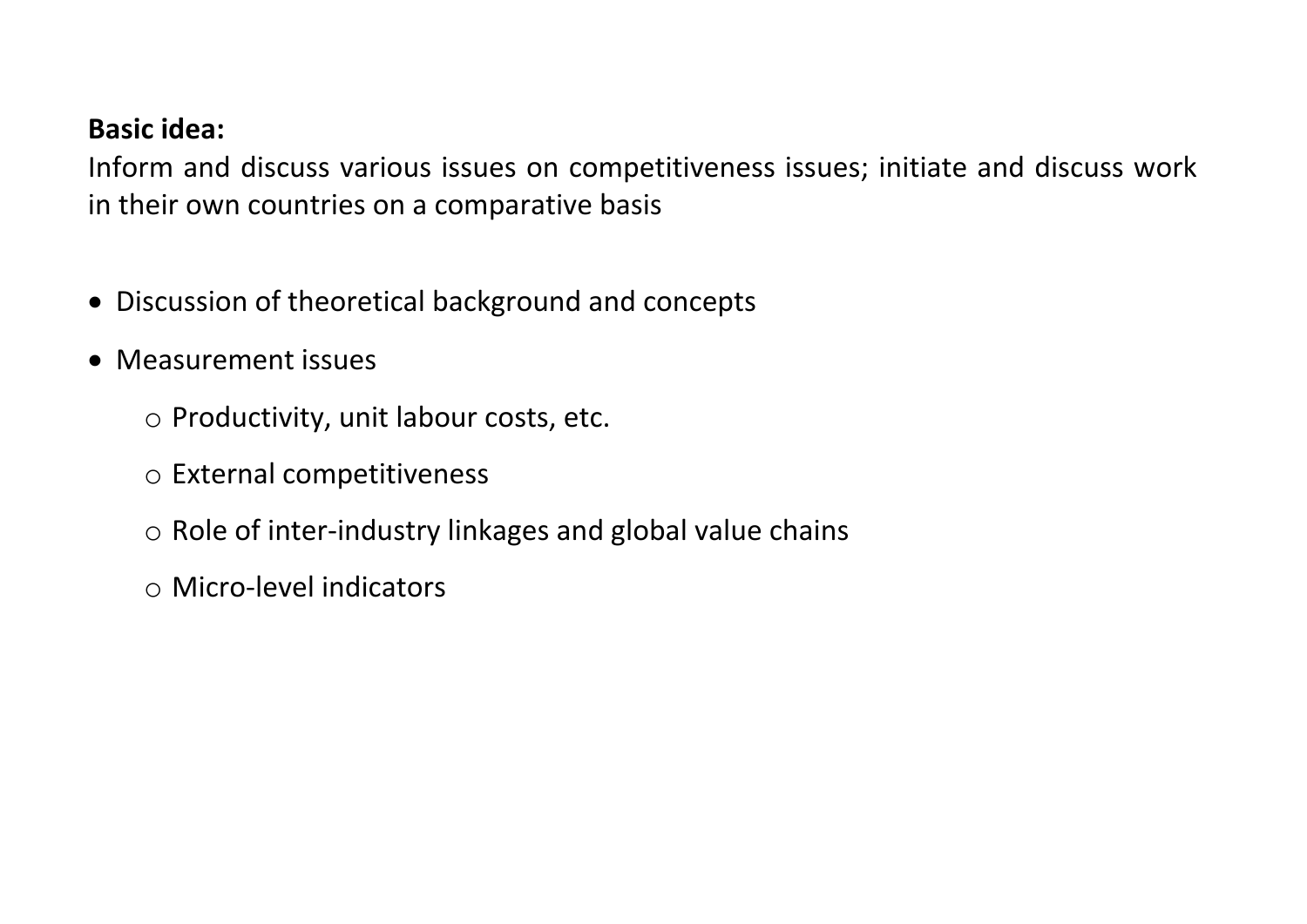- Introduction of available databases on related indicators
	- o Eurostat, IMF, OECD, UN, etc.
	- o EU KLEMS, WIOD, WTO-OECD TiVA, PWTs, TB, …
	- o Competitiveness rankings
- Productivity and macroeconomic imbalances and short-term indicators
- Policy issues
	- o Drivers of productivity (human capital, innovation, R&D, micro-dynamics, FDI, spillovers, etc.)
	- o Role of industrial policy